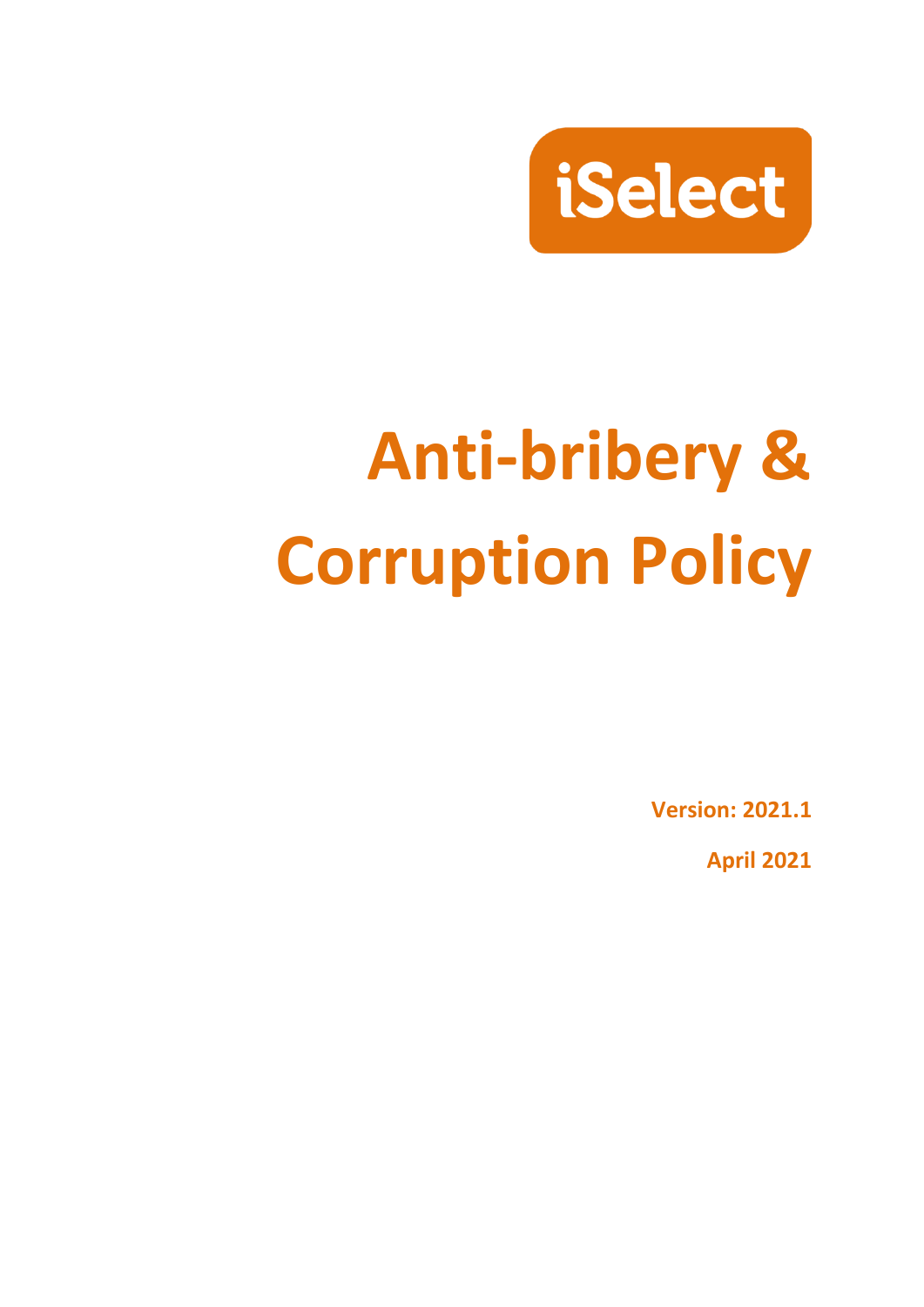# **Document Control**

#### 1.1. Purpose

The purpose of this policy is to proactively minimise iSelect's exposure to fraud and corruption, including dishonest acts, bribery, misuse of position, malicious and reckless behaviour and criminal acts committed by employees, contractors, clients or third parties.

#### **1.2. Policy Information**

| <b>Policy Contact:</b>  | Head of Risk and           | <b>Policy Owner:</b>     | Head of Risk and Compliance |
|-------------------------|----------------------------|--------------------------|-----------------------------|
|                         | Compliance                 |                          |                             |
|                         |                            |                          |                             |
| <b>Policy Approver:</b> | Head of Legal & Compliance |                          |                             |
| <b>Approval date:</b>   | April 2021                 | <b>Effective Date:</b>   | 30 April 2018               |
| <b>Review period:</b>   | Annual                     | <b>Next review date:</b> | April 2022                  |

#### **1.3. Scope**

This policy applies to Directors, Officers, contractors and all employees, whether permanent or contracted and any other person directly or indirectly linked to iSelect, collectively referred to as "Persons" except where otherwise distinguished. Accordingly, Persons or their immediate family members may not engage in fraudulent activity or accept gifts or other forms of preferential treatment in exchange for past, current or future iSelect business.

#### **1.4. Record keeping requirements**

Documents relating to this policy will be retained for five years after they have been created.

#### **1.5. Document History**

| <b>Version</b> | <b>Date Approved</b> | <b>Author</b> | <b>Description</b>                                        |
|----------------|----------------------|---------------|-----------------------------------------------------------|
| V.1            | 28 October 2013      | M Barnard     | Creation                                                  |
| V1.1           | 31 August 2015       | P Rossi       | Updated for standard template and other minor<br>updates. |
| 2015.1         | 14 January 2016      | D Syrus       | Updated to Gifts & Benefits Policy                        |
| 2016.1         | 1 December 2016      | K Harvey      | Updates to Gifts & Benefits Policy                        |
| 2017.1         | December 2017        | K Harvey      | Review of Gifts & Benefits Policy                         |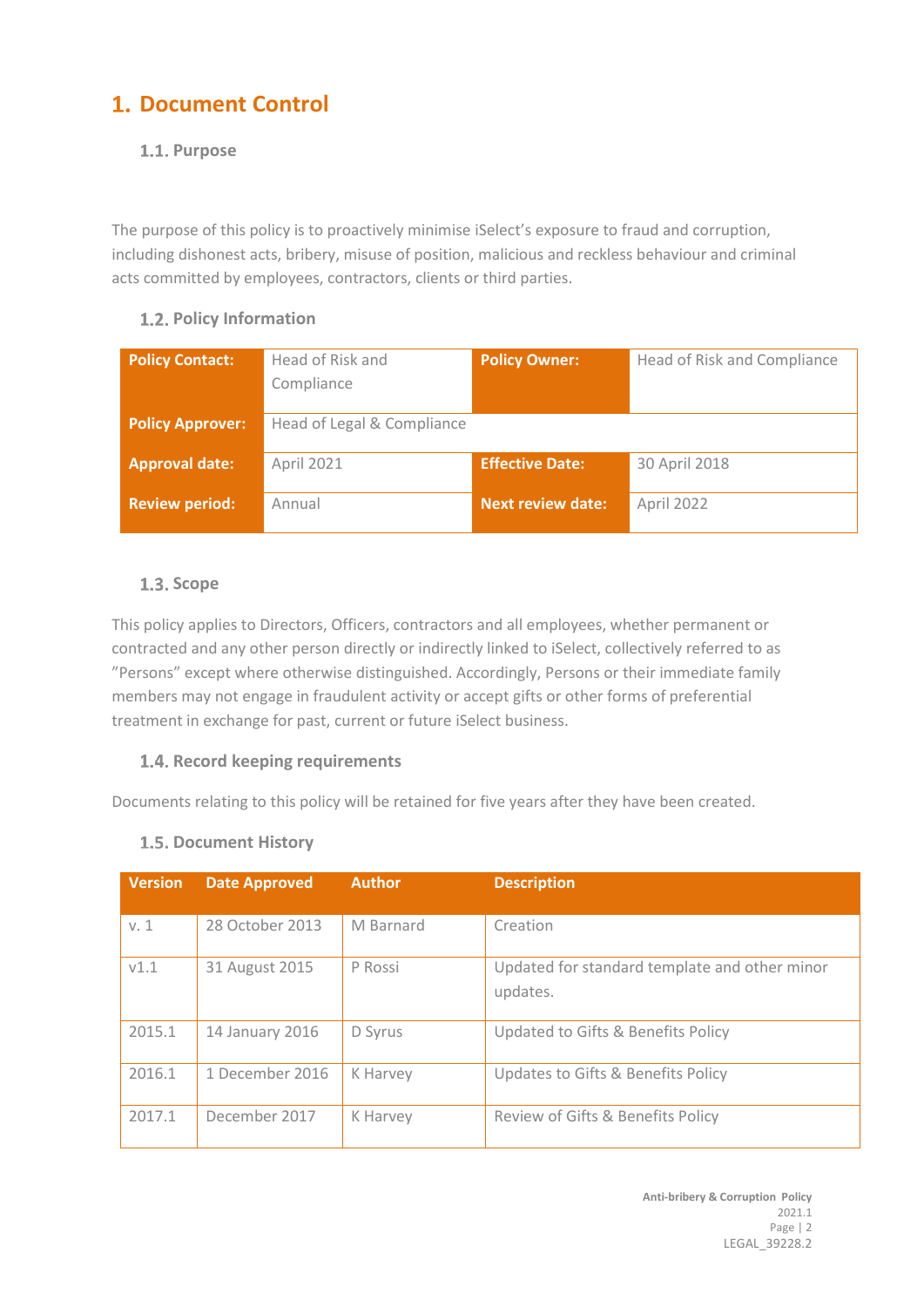| 2018.1 | April 2018     | K Harvey | Update to include anti-bribery & corruption |
|--------|----------------|----------|---------------------------------------------|
| 2019.1 | August 2019    | K Harvey | Review of Gifts & Benefits Policy           |
| 2020.1 | September 2020 | P Wight  | Review of Gifts & Benefits Policy           |
| 2021.1 | April 2021     | K Harvey | Update to include fraud and title change    |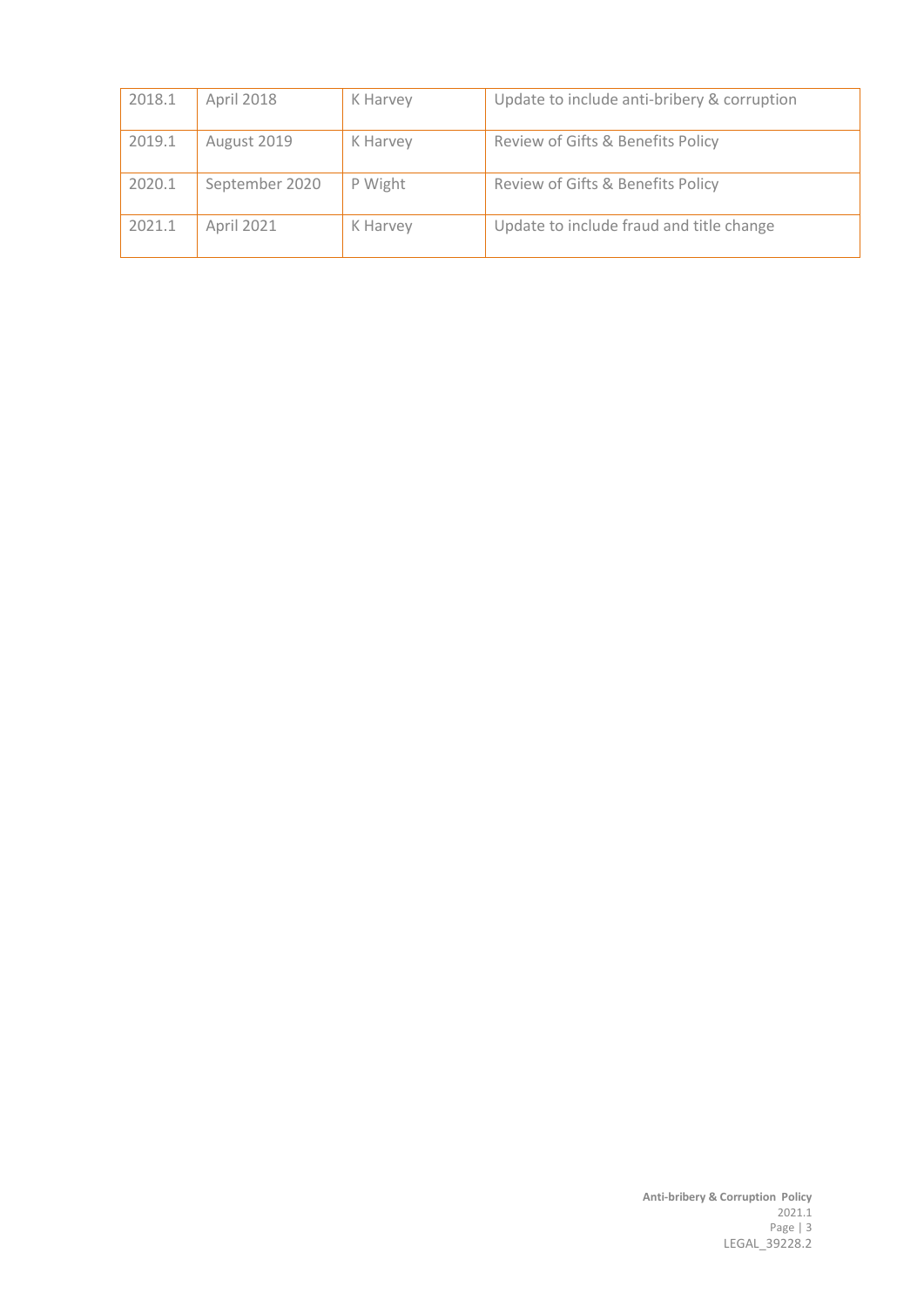#### **1.6. Definitions**

| <b>Term</b>     | <b>Definition</b>                                                                                                                                                                                                                                                                                                                                                                         |
|-----------------|-------------------------------------------------------------------------------------------------------------------------------------------------------------------------------------------------------------------------------------------------------------------------------------------------------------------------------------------------------------------------------------------|
| Person/s        | A Director, employee, contractor, or another party that conducts<br>activities on behalf of iSelect.                                                                                                                                                                                                                                                                                      |
| <b>Gifts</b>    | Free or heavily discounted items, intangible benefits or hospitality<br>exceeding common courtesy that are offered to employees in<br>association with their duties. They can range in value from nominal to<br>significant and be given or received for different reasons.                                                                                                               |
| <b>Benefits</b> | The privileged treatment, access, favour or other advantage offered to<br>an individual.                                                                                                                                                                                                                                                                                                  |
|                 | This includes invitations to sporting, cultural or social events,<br>entertainment access to discounts, loyalty programs and other<br>promises.                                                                                                                                                                                                                                           |
|                 | Their value may sometimes be difficult to quantify in monetary terms;<br>however, they may be highly valued by the person providing the benefit<br>and may be seen to influence behaviour.                                                                                                                                                                                                |
| Value           | The market value of a gift or benefit on the day it was given or received<br>by iSelect or an iSelect Person.                                                                                                                                                                                                                                                                             |
| <b>Bribery</b>  | The offering, promising, giving, accepting or soliciting of an advantage<br>as an inducement for action which is illegal or a breach of trust. A bribe<br>is an inducement or reward offered, promised or provided in order to<br>gain any commercial, contractual, regulatory or personal advantage.                                                                                     |
| Corruption      | The abuse of entrusted power for private gain.                                                                                                                                                                                                                                                                                                                                            |
| <b>Fraud</b>    | Any dishonest activity causing actual or potential financial loss to any<br>person or entity, and may include stealing, creating or using falsified<br>records or documentation, concealing or destroying, with the intention<br>to conceal, records or documentation, or using proprietary information<br>or your position for an improper purpose and/or personal financial<br>benefit. |

#### **1.7. Related documents**

- Code of Conduct
- Conflict of Interest Policy
- Performance Management Guideline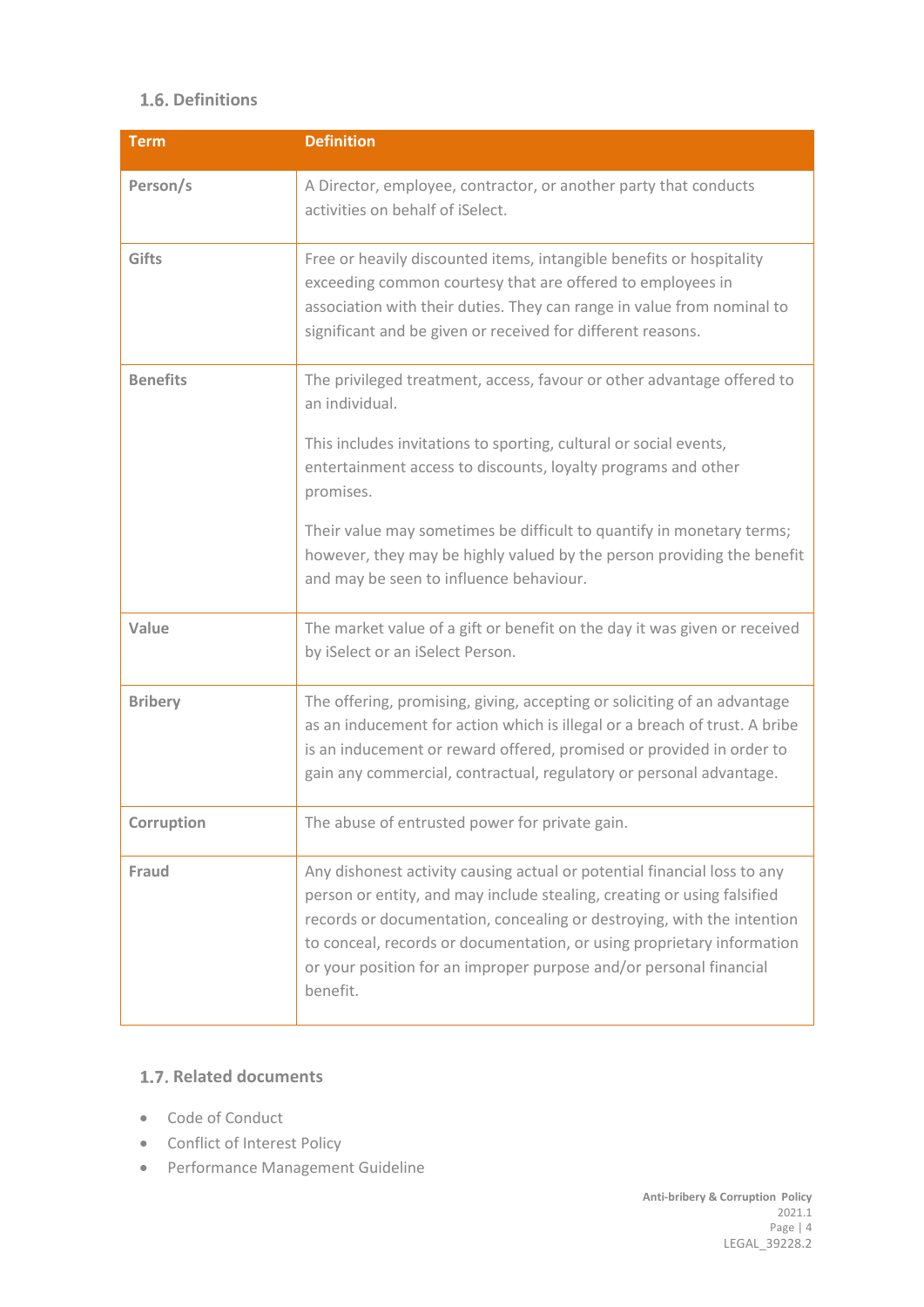- Gifts Register
- Criminal Code Act 1995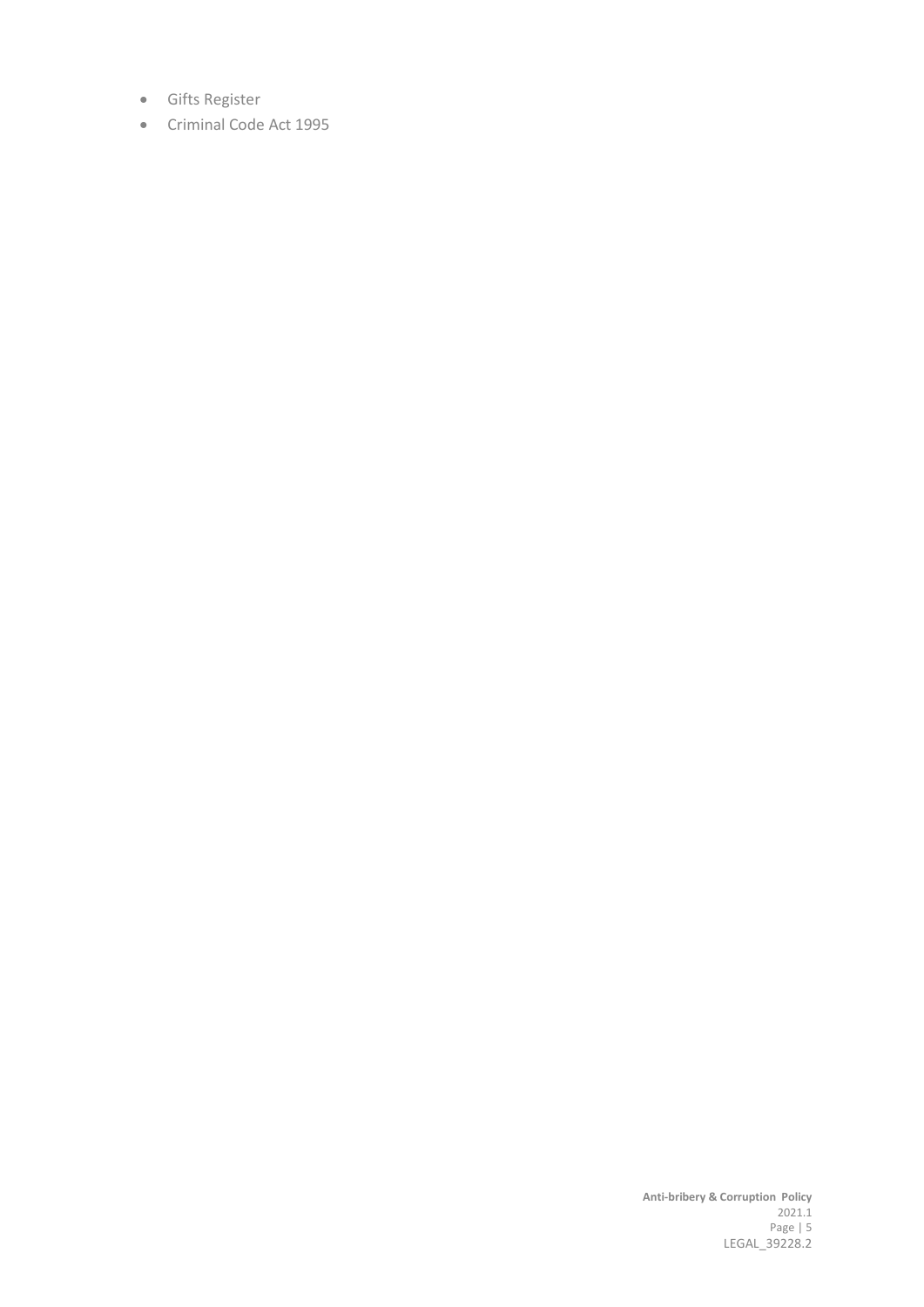# **Introduction**

iSelect is committed to complying with the laws and regulations of the countries in which its businesses operate and acting in an ethical manner. Bribery, fraud, corruption and the related improper conduct are serious criminal offences for both the company and any individuals involved.

Bribery and corruption can take many forms. It may be a gift or benefit that is offered, given or accepted may be monetary or non-monetary and may result in the opportunity for financial advantage; for example, to make, receive, or increase any gain or revenue, or to avoid or reduce any loss/expense.

Other examples are, but not limited to:

- branded items such as corporate merchandise;
- political or charitable contributions;
- collusion:
- loans;
- dinners and/or entertainment;
- tickets for sporting, cultural or other events, such as conferences; and
- Christmas gifts, or a gift on reaching agreement with a supplier.

# **3. Policy**

It is acknowledged that it is a commonly accepted business practice to offer, and to be offered gifts or benefits as part of a business relationship.

The receipt or provision of any gift or benefit whilst conducting activities relating to iSelect must not create an actual or perceived conflict of interest, compromise the recipient's judgment, or otherwise influence their decision making.

#### **iSelect Persons must not:**

- offer, give, solicit or accept any gifts or benefits that is likely to materially conflict with any duty owed to iSelect and/or its clients;
- offer, give, solicit or accept any bribes, facilitation payments, or secret commissions or cause any to be offered, given, solicited or accepted;
- not approve any offers, or make, accept or request an irregular payment or other thing of value, to win business or influence a business decision in favour of iSelect;
- seek gifts or benefits for themselves or their colleagues in connection with their position at iSelect;
- be influenced by the receipt of gift or benefit to alter their decision making process or objectivity;
- accept monetary / financial gifts or benefits under any circumstances related to their position at iSelect; or
- engage in any acts of fraud or corruption.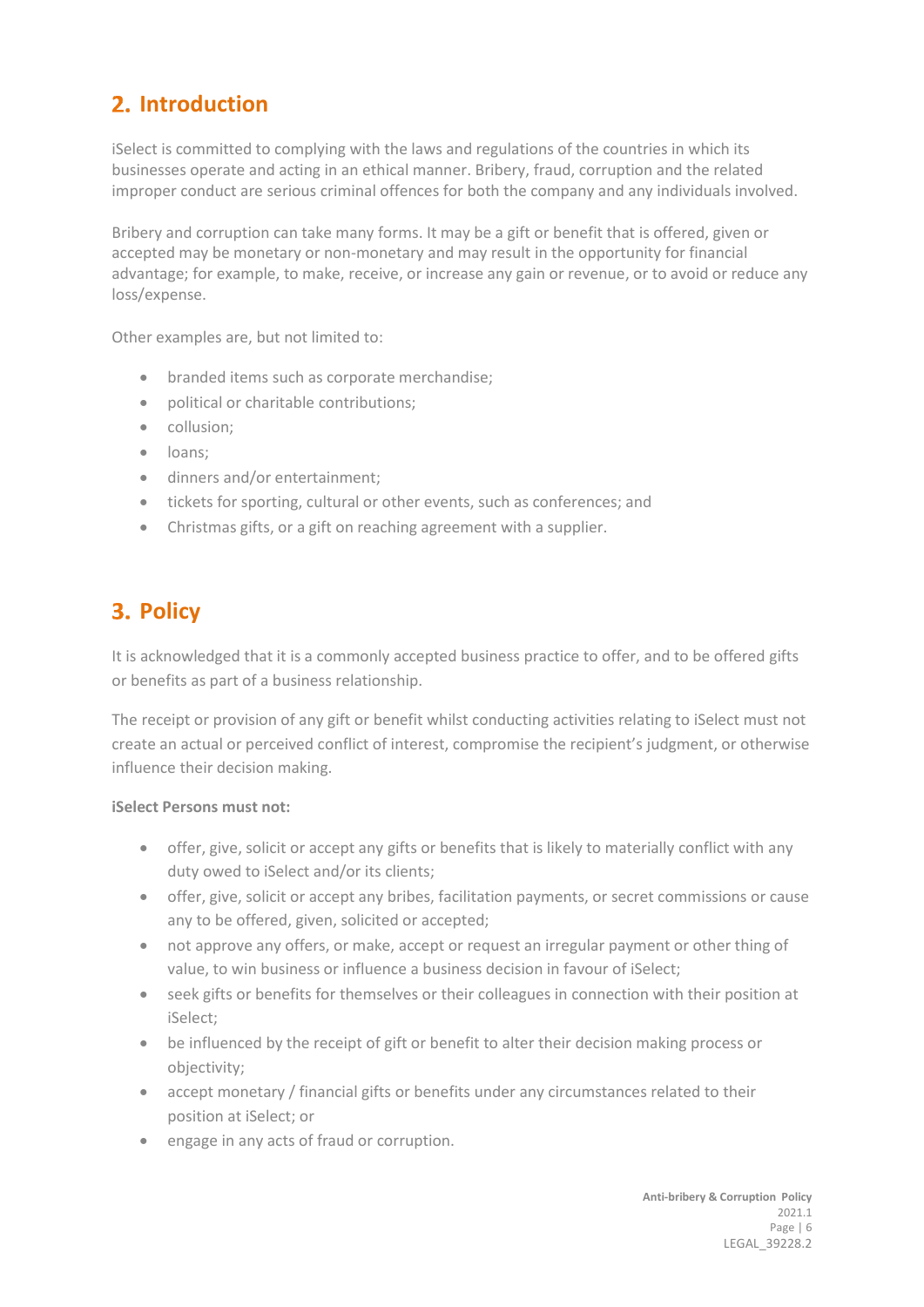# **Bribery**

#### **Bribery and anti-corruption laws**

Bribery is the act of offering, promising, giving or accepting a benefit with the intention of influencing a person who is otherwise expected to act in good faith or in an impartial manner, to do or not to do something in the performance of their role so as to provide iSelect with business or a business advantage.

The relevant laws apply to bribery of public officials as well as bribery in respect of commercial transaction in the private sector. Merely offering a bribe will usually be sufficient for an offence to be committed.

Bribery may be indirect. It can take place where a person procures an intermediary or an agent to make an offer which constitutes a bribe to another person. It can also occur where an offer which constitutes a bribe is made to an associate of a person who is sought to be influenced.

Examples of "red flags" indicative of bribery or corruption are set out in Appendix 2.

Persons must not give, offer, promise, accept or request a bribe and must not cause a bribe to be given, offered, promised or accepted by another person. Under no circumstances will iSelect approve of any offers, or make, request or receive an irregular payment or other thing of value, to win business or influence a business decision in iSelect's favour.

Refer to Appendix 2 for a list of situations which have the potential to give rise to a risk of bribery.

#### **Dealing with third parties**

It is important that appropriate controls are implemented when iSelect is proposing to engage a third party to ensure that the actions of the third party will not adversely affect iSelect. For these purposes, a "third party" may include actual or potential agents, distributors, suppliers, purchasers or contractors.

Third parties that pose particular risk to iSelect of breaching anti-bribery laws include those that operate in developing or emerging economies (which includes many Asian or African countries) and are involved in negotiating any business arrangements or transactions with the public or private sector on behalf of iSelect in any country.

The General Counsel is responsible for determining which third parties ("high risk third parties") require specific anti-bribery controls. The General Counsel will make that determination having regard to this policy and the nature and location of the work being undertaken. Specific anti-bribery controls may include:

• communicating the relevant anti-bribery policies to high risk third parties;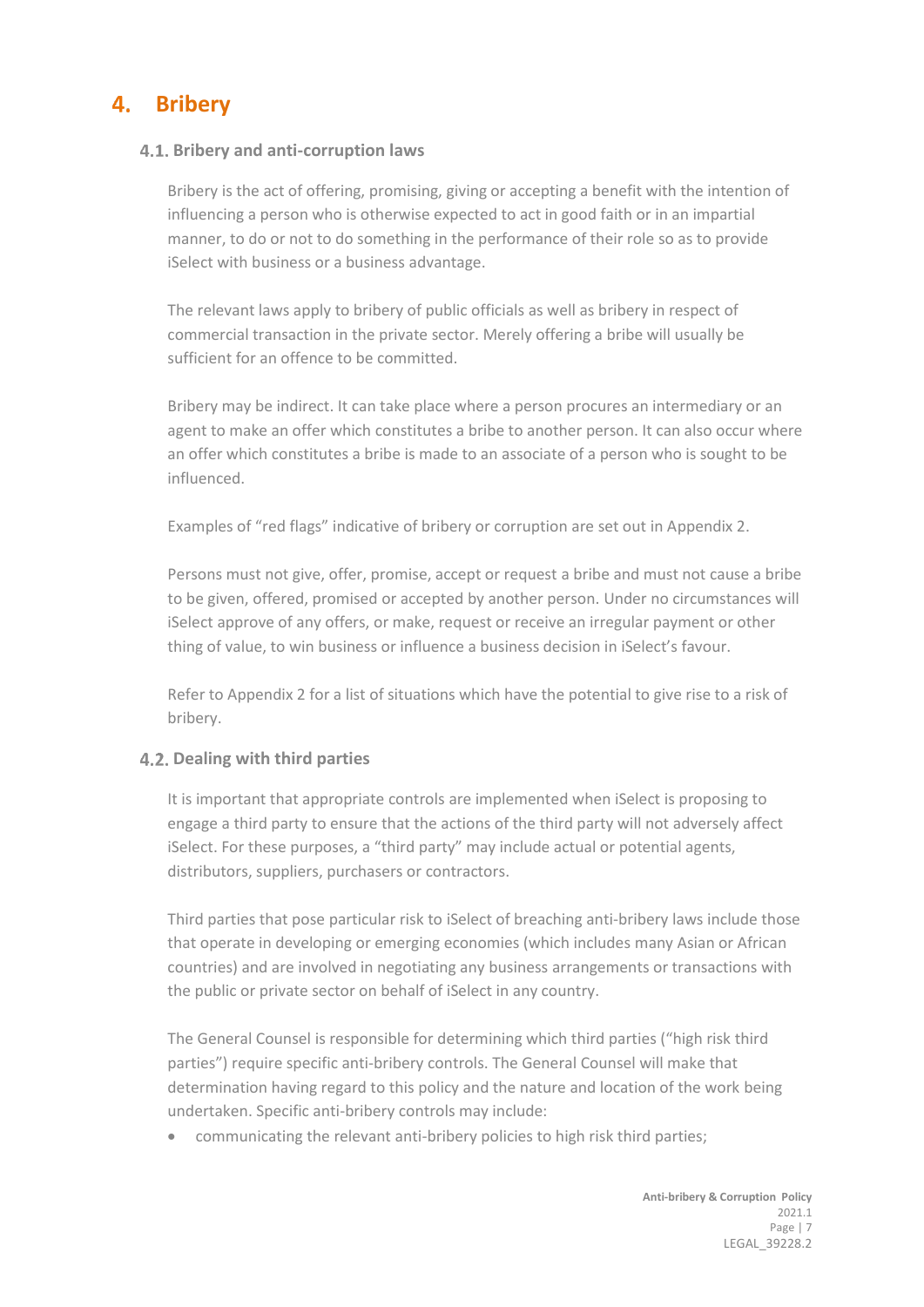- undertaking sufficient due diligence to ensure that it is appropriate for the high risk third party to represent iSelect, including complete a due diligence report;
- ensuring that a high risk third party is not engaged if issues identified in due diligence cannot be satisfactorily resolved;
- ensure that any contractual arrangements with a high risk third party include standard terms approved by the Legal team concerning anti-bribery and other issues addressed by this policy;
- ensuring that relevant Persons have oversight of the work of the high risk third party.

#### **Reporting breaches and suspicious behaviour**

Persons must report any breaches of, or suspicious conduct in relation to, this policy. This includes behaviour that makes Persons and others engaged in activities for iSelect feel threatened or under pressure to engage in improper conduct. Reports should be made to the General Counsel or in accordance with the Whistleblower Policy.

## **Gifts, Entertainment and Hospitality**

#### **What is not a gift?**

Persons may receive or give gifts of nominal value in connection with iSelect's business. For example, items commemorating a business transaction that are solely decorative, marketing items of nominal value, expressions of sympathy or to mark special occasions (e.g. flowers, food platters) are not considered gifts as long as they are reasonable and customary.

Meals, drinks or free seminars would not normally need to be disclosed, unless they are excessive or inappropriate, as they are deemed a normal part of doing business. To determine if a gift or benefit requires disclosure, all parties (including the approver if they are an iSelect Person), should use good judgment and give regard to the guiding principles stated in this policy.

#### **5.2 Special arrangements for entertainment**

Before agreeing to receive or give any special arrangements in regards to entertainment (for example providing travel and/or accommodation), consideration needs to be given to the role of Persons invited, costs involved and the nature of the event.

All special arrangements require preapproval by appropriate Executive Management and the General Counsel. Payments for such arrangements will only be made directly to the service provider.

#### **5.2. Accepting gifts**

Gifts or benefits should not be lavish, frequent, or extravagant and should not be offered or received where it could be considered reciprocal or required for pending or anticipated business.

#### **Restricted gifts**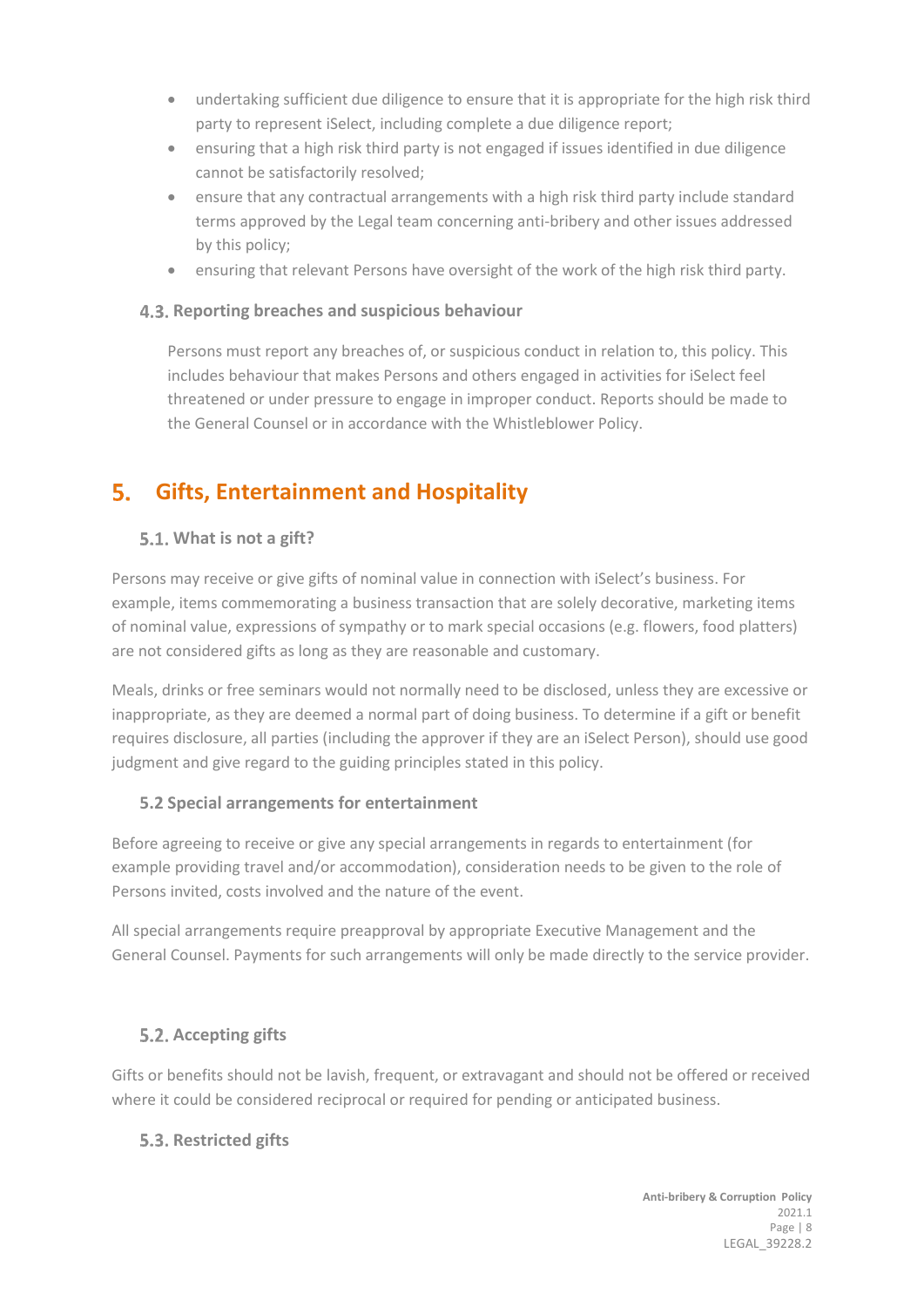#### **Under no circumstances may money or cash convertible gifts be offered or accepted.**

Gifts or benefits taken in the form of credit, property, or any service, facility or system cannot be offered or accepted.

The GIFT test in Appendix 1 is a useful test of what to consider when deciding whether to accept or decline a gift or benefit.

#### **Cultural acceptance**

There may be cultural situations where not accepting the gift may result in offence. In these circumstances, Persons are authorised to accept the gift. They must immediately notify the Head of Risk and Compliance.

#### $5.5.$ **Declaration**

All gifts and benefits, irrespective of their value or whether they are accepted or rejected, must be declared by all Persons using the Gifts procedure.

#### $5.6.$ **Approval**

The approval process provides iSelect with an opportunity to monitor and scrutinise transactions of significant value.

Persons are authorised to accept gifts equal to, or less than, \$100 AUD. If the value is above \$100, approval as per the authority levels outlined in table 5.1 is to be followed.

There may be times where the monetary value is unknown. Persons will use their judgement to provide an estimate of the fair monetary value of the gift.

The following table provides guidance on the approval required for differing gift and benefit values.

#### **5.7. Approval Table**

| <b>Value</b>                                | <b>Approval authority</b>              |                                                                      |  |
|---------------------------------------------|----------------------------------------|----------------------------------------------------------------------|--|
|                                             | <b>Directors</b>                       | <b>Employees</b>                                                     |  |
| Greater than \$100 but less than<br>\$1,000 | Approval by the Chair of the<br>Board. | Direct Manager of the most<br>senior participant in the<br>activity. |  |
| Equal to or greater than \$1,000            |                                        | General Counsel                                                      |  |

# **Additional information**

#### **Guidance**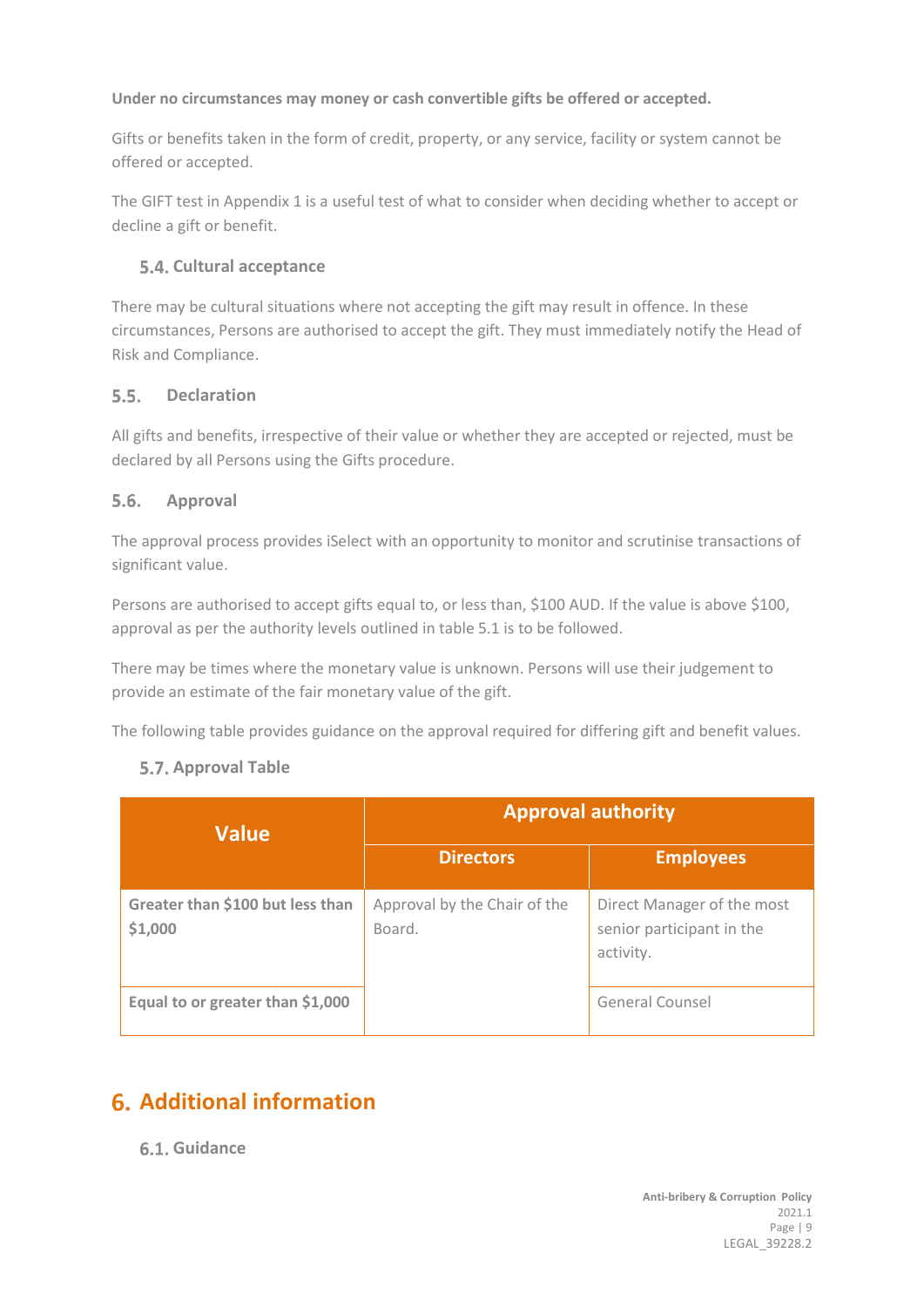Employees are advised not to rely solely on their own interpretation of the Policy if they are in doubt about how it applies, and to seek guidance from the Head of Risk and Compliance should they have any query or be unsure about the Policy.

#### **Training and Communication**

iSelect will regularly communicate this Policy and educate all Persons of the content of this Policy in the most appropriate means.

### **Taxation**

Persons are notified that there may be taxation implications when accepting a gift, such as Fringe Benefits Tax. It is recommended that Persons obtain their own independent taxation advice.

#### **Breaches**

iSelect takes the failure to report, or the misleading and/or deceptive reporting of gifts or benefits seriously. Any infringement of this policy may lead to disciplinary action as set out in the Disciplinary Policy.

Where an employee is aware of any breach of this Policy, the employee is obliged by the Code of Conduct to speak up through the relevant channels, such as the Whistleblower hotline, the Head of Risk and Compliance, or to the Executive team.

## **6.5. Reporting**

All reportable gifts and benefits will be reviewed and reported to the Board on a quarterly basis and reviewed by the General Counsel.

# **Appendix 1- The GIFT Test**

The GIFT Test provides guidance on whether a Person should accept or reject a gift/benefit.

| Giver     | Who is providing the gift, benefit or hospitality and what is their<br>relationship to me?<br>Does my role require me to select vendors, grant contracts or<br>determine policies?<br>Could the person / organisation benefit from a decision I make?                        |
|-----------|------------------------------------------------------------------------------------------------------------------------------------------------------------------------------------------------------------------------------------------------------------------------------|
| Influence | Are they seeking to influence my decisions or actions?<br>Has the gift, benefit or hospitality been offered to me publicly or<br>privately?<br>Is it a courtesy, a token of appreciation or highly valuable?<br>Does its timing coincide with a decision I am about to make? |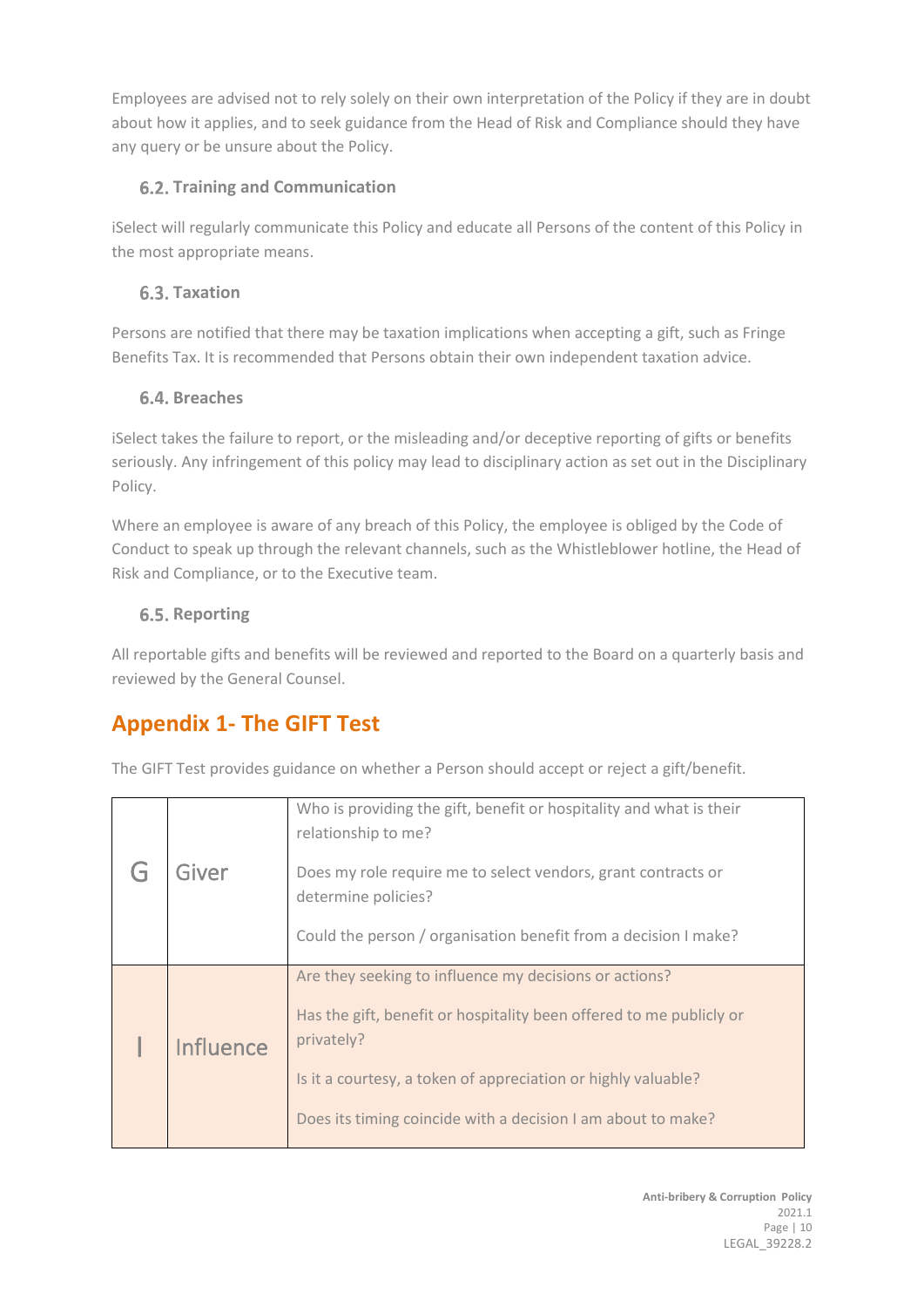| Favour       | Are they seeking favour in return for the gift, benefit or hospitality?<br>Has the gift, benefit or hospitality been offered honestly?<br>Has the person / organisation made several offers over the last 12<br>months?<br>Would accepting it create an obligation to return a favour? |
|--------------|----------------------------------------------------------------------------------------------------------------------------------------------------------------------------------------------------------------------------------------------------------------------------------------|
| <b>Trust</b> | Would accepting the gift, benefit or hospitality diminish public trust?<br>How would I feel if the gift, benefit or hospitality became public<br>knowledge?<br>What would my colleagues, family, friends or colleagues think?                                                          |

# **Appendix 2 – Potential risk scenarios**

The following is a list of situations that may arise during the course of working for or providing services to iSelect which could involve at heightened risk of bribery and corruption. The list is not intended to be exhaustive.

If you encounter any of the following, you must report them promptly in accordance with section 4.3 of this Policy.

- 1. You learn that a third party engages in, or has been accused of engaging in, improper business practices.
- 2. You learn that a third party has a reputation for paying bribes, or requiring bribes be paid to them.
- 3. A third party insists on receiving a commission or fee payment before committing to sign up to a contract with iSelect, or carrying out a government function or process for iSelect.
- 4. A third party requests payment in cash and/or refuses to sign a formal commission or fee agreement, or to provide an invoice or receipt for a payment made.
- 5. A third party requests that payment is made to a country or geographic location different from where the third party resides or conducts business.
- 6. A third party requests an unexpected additional fee or commission to "facilitate" a service.
- 7. A third party demands lavish entertainment or gifts before commencing or continuing contractual negotiations or provision of services.
- 8. You learn that a colleague has been taking out a particular supplier for very expensive and frequent meals.
- 9. A third party requests that a payment is made to "overlook" potential legal violations.
- 10. A third party requests that iSelect provide employment or some other advantage to a friend or relative.
- 11. You receive an invoice from a third party that appears to be non-standard or customised.
- 12. A third party insists on the use of side letters or refuses to put terms agreed in writing.
- 13. You notice that iSelect has been invoiced for a commission or fee payment that appears large given the service stated to have been provided.